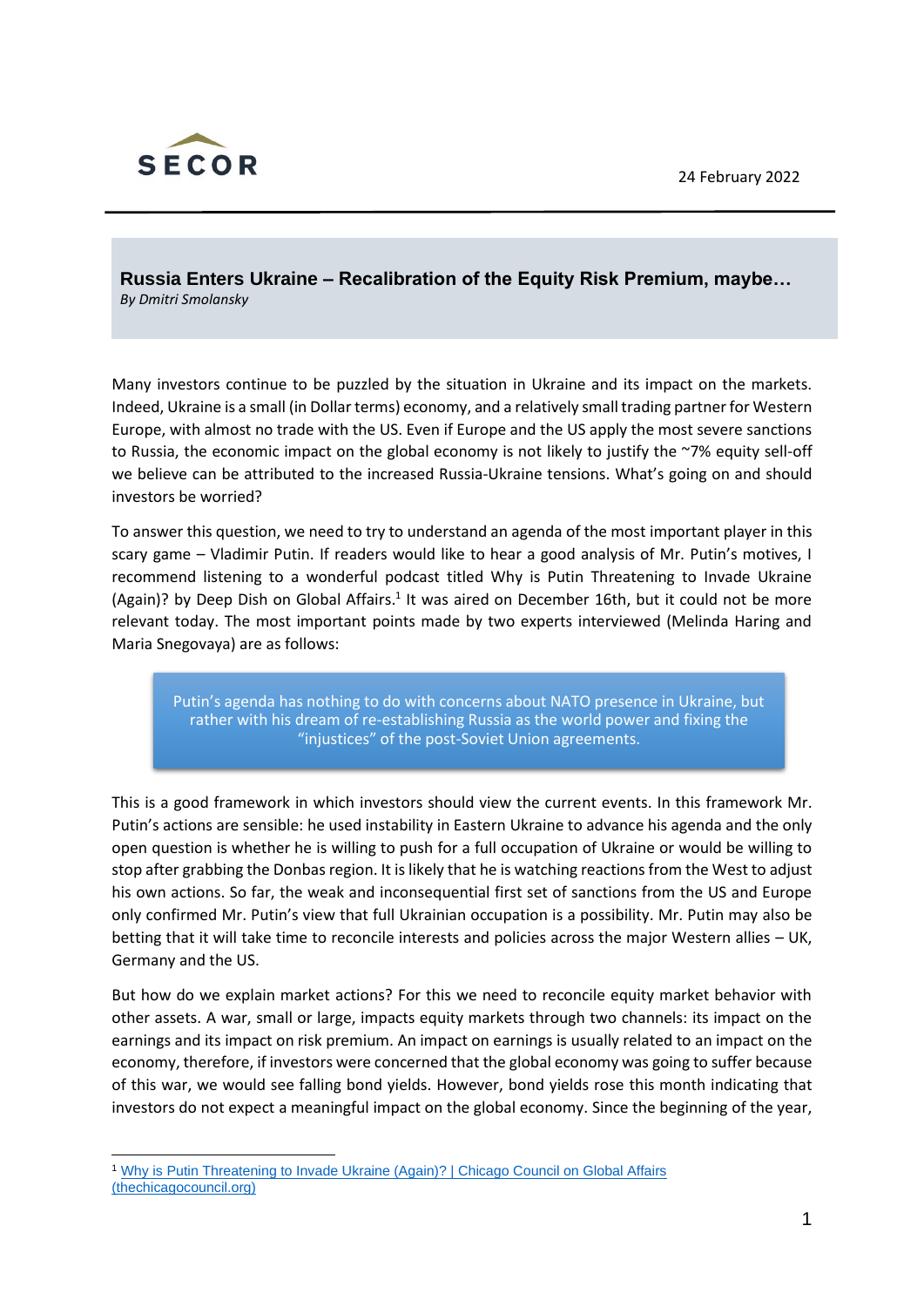the bond market has been more concerned about changing inflation expectations and their impact on interest rates. Until February 23rd, the bond market did not exhibit concerns about the Russia-Ukraine situation.

Thus, the reason for equities to be down is that investors are re-assessing the equity risk premium. This is not entirely surprising given the very low risk premium of recent years. Equity risk premium is related to many factors, and, unquestionably, global geo-political stability is one of them. For the last 30 years, we lived in the world where the size of a country's army was inconsequential. It has been a world where governments and investors could focus on economic and social issues and the notion of a war seemed to belong in the past – as far as the Western World was concerned. The world in which Russian tanks are stationed on the border with Poland – the country we have committed to protect in accordance with NATO agreements, is a different, much scarier world. This new geo-political concern coincided with concerns about inflation. Suddenly, between December 31, 2021 and February 23, 2022 we moved from the happy world of the 21st century into something that smells like the 1970s – the world with high inflation and a cold war. Investors priced US equities completely differently in the 1970's: an average P/E ratio in the 1970's was ~12 and it was just slightly above 7.2 at the end of 1979. This is a stark contract from the current P/E of  $\sim$ 22.<sup>2</sup>

What should we watch for in the coming days? A strong stance from the US can help – if the US and its allies apply painful sanctions on Russia and Mr. Putin decides to seek political rather than military solutions, many of the concerns are going to be alleviated. It's also possible that even if the Russian army advances in Ukraine, some sort of a peace agreement is going to be negotiated. While this is not going to resolve all the long-term issues, investors are likely to be relieved for the time being. In a bad case scenario, the Russian army captures Ukraine and advances all the way to its Western borders. If that were to happen, equity markets can potentially go much lower. We believe that investors who try to adjust their exposures based on the current situation in Ukraine should carefully weigh these scenarios as well as the many unknown unknowns that are always present in the world of geo-politics.

## **About the author**



**Dmitri Smolansky** Dmitri leads our portfolio management team and has over 20 years of investment experience.

<sup>2</sup> Online Data - [Robert Shiller \(yale.edu\)](http://www.econ.yale.edu/~shiller/data.htm)